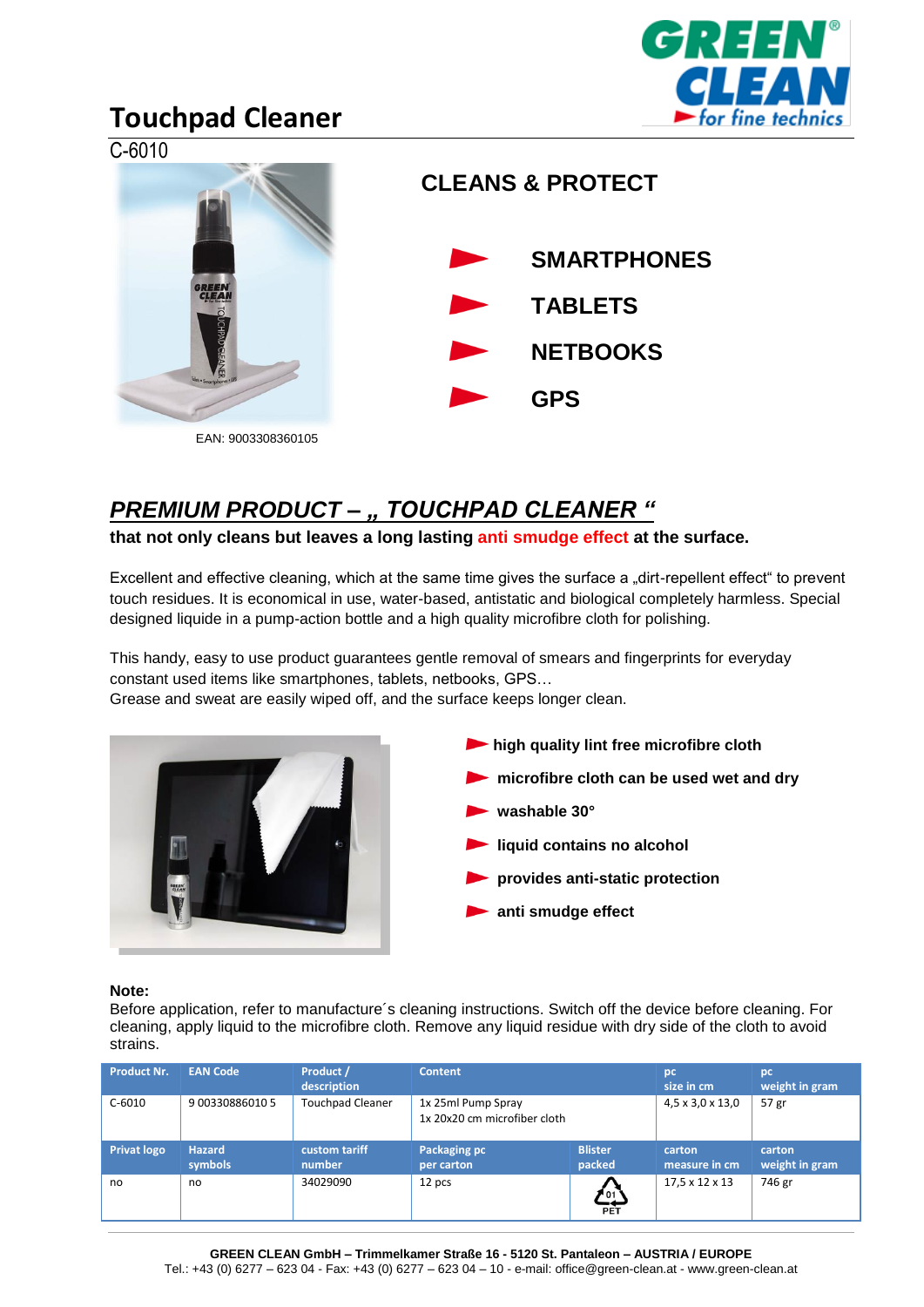

## **Touchpad Cleaner**



### *REMIUM PRODUCT – " TOUCHPAD CLEANER "*

Sanft und schonend werden Staub und Schmutz Beläge entfernt. Die Anwendung ist mühelos und sicher, gibt gleichzeitig eine lang anhaltende Antistatik Wirkung.



**Schmutzabweisend Antistatik Wirkung Kein Alkohol High Quality Mikrofasertuch 20 x 20 Waschbar 30°**

#### **Anwendung:**

Vor Gebrauch unbedingt die Reinigungshinweise des Geräteherstellers beachten. Anwendungshinweis: Bei der Reinigung muss Ihr Gerät ausgeschaltet (Netzstecker ziehen) und abgekühlt sein. Flüssigkeit auf das beiliegende Mikrofasertuch sprühen und Touch Screen reinigen, anschließend mit trockener Seite nachpolieren.

| <b>Produkt</b><br>Nr.   | <b>EAN Code</b>          | <b>Produktt</b><br>/Beschreibung | <b>Inhalt</b>                                      |                              | Produktgröße<br>in cm.      | Produktgewicht<br>in Gramm         |
|-------------------------|--------------------------|----------------------------------|----------------------------------------------------|------------------------------|-----------------------------|------------------------------------|
| $C-6010$                | 9 00330886010 5          | <b>Touchpad Cleaner</b>          | 1x 25ml Pump Spray<br>1x 20x20 cm microfiber cloth |                              | 4,5 x 3,0 x 13,0            | 57 gr                              |
| <b>Privates</b><br>Logo | <b>Hazard</b><br>symbols | Zolltarifnummer                  | Verpackungseinheit<br><b>Stk per Karton</b>        | <b>Blister</b><br>Verpackung | <b>Karton Maße</b><br>in cm | <b>Karton Gerwicht in</b><br>Gramm |
| <b>Nein</b>             | <b>Nein</b>              | 34029090                         | 12 Stk.                                            | " 01<br>PET                  | 17.5 x 12 x 13              | 746 gr                             |